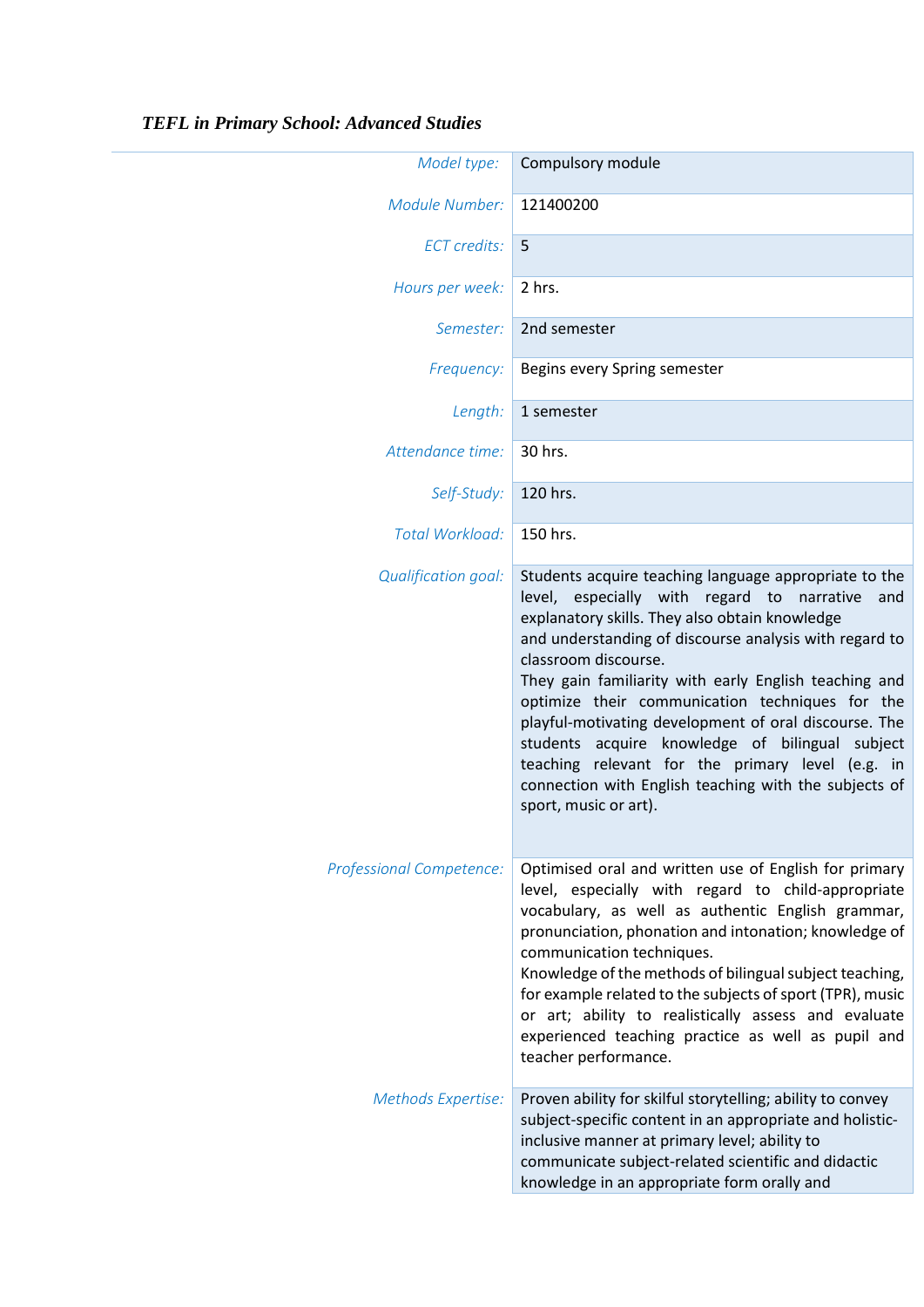|                                 | written form.                                                                                                                                                                                                                |
|---------------------------------|------------------------------------------------------------------------------------------------------------------------------------------------------------------------------------------------------------------------------|
| Social and Self Competence:     | Ability to work in groups; to assess and constructively<br>criticise the competences of others; competence in<br>and self-reflection; practice-orientated<br>language<br>deepening of the habits of research-based learning. |
| Learning Methods:               | Moderated seminar discussion, simulation of teaching<br>situations in primary school English, small group work,<br>presentation, independent subject-specific scientific<br>and didactic work.                               |
| Module Coordinator:             | Prof. Dr. Olaf Jäkel                                                                                                                                                                                                         |
| Prerequisite for participation: | <b>None</b>                                                                                                                                                                                                                  |
| Module Category:                | M.Ed. Primary Schools; M.Ed. Special Needs Education<br>(focus on primary level)                                                                                                                                             |
| Notes:                          | none                                                                                                                                                                                                                         |

## Module Components

## *Module Component 1- Subject-specific and subject-didactic specialisation in primary school English*

| <b>Module number:</b>      | 121400201 | Learning method:        | lecture |
|----------------------------|-----------|-------------------------|---------|
| Hours per week             | 2 hrs     | <b>Attendance time:</b> | 30 hrs  |
| Type of module:            | Mandatory | Self-study:             | 40 hrs  |
| <b>Planned Group Size:</b> | 30        | <b>Total workload:</b>  | 70 hrs  |

## *Module Component 2- Exam*

| Module number: | 121400205 | <b>Notes</b> | The module examination<br>takes the form of a term<br>paper (15 printed pages<br>or approx. 7,500 words),<br>which can also be used to |
|----------------|-----------|--------------|----------------------------------------------------------------------------------------------------------------------------------------|
|----------------|-----------|--------------|----------------------------------------------------------------------------------------------------------------------------------------|